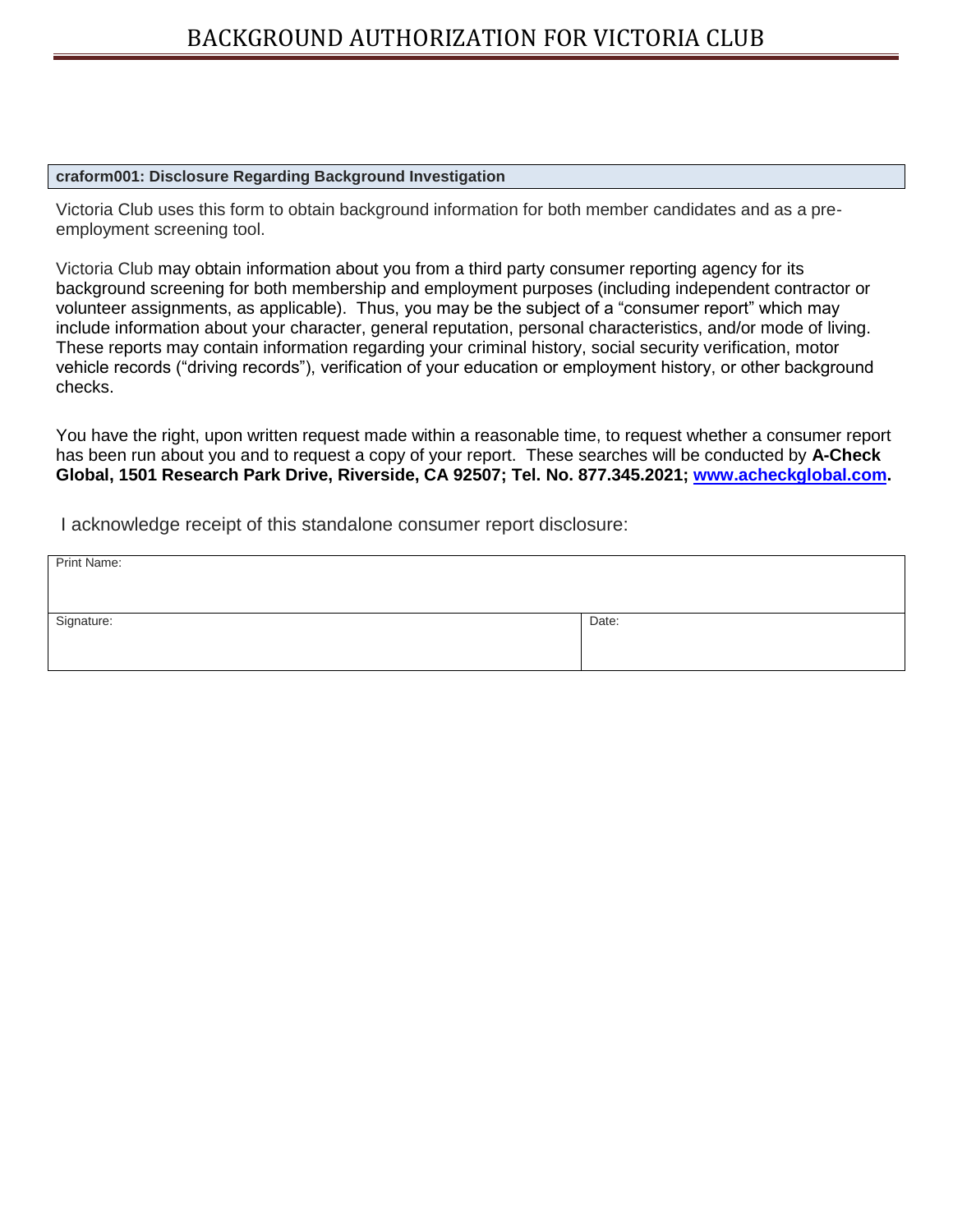### **craform002: Investigative Consumer Report Disclosure**

Victoria Club may request an investigative consumer report about you from a third party consumer reporting agency, in connection with your membership or pre-employment application (including volunteer assignment(s), as applicable) and throughout your membership or employment if you are accepted, hired or retained. An "investigative consumer report" is a background report that includes information from personal interviews (except in California, where that term includes background reports with or without information obtained from personal interviews). The most common form of an investigative consumer report in connection with your employment is a reference check through personal interviews with sources such as sponsors, the membership committee, and in the case of employment screening, former employers and associates, and other information sources. The investigative consumer report may contain information concerning your character, general reputation, personal characteristics, or mode of living. You may request more information about the nature and scope of an investigative consumer report, if any, by contacting Victoria Club.

You have the right, upon written request made within a reasonable time, to request (1) whether an investigative consumer report has been obtained about you, (2) disclosure of the nature and scope of any investigative consumer report and (3) a copy of your report. These reports will be conducted by **A-Check Global, 1501 Research Park Drive, Riverside, CA 92507; Tel. No. 877.345.2021; [www.acheckglobal.com](http://www.acheckglobal.com/)**.

I acknowledge receipt of this standalone investigative consumer report disclosure:

| Print Name: |       |
|-------------|-------|
| Signature:  | Date: |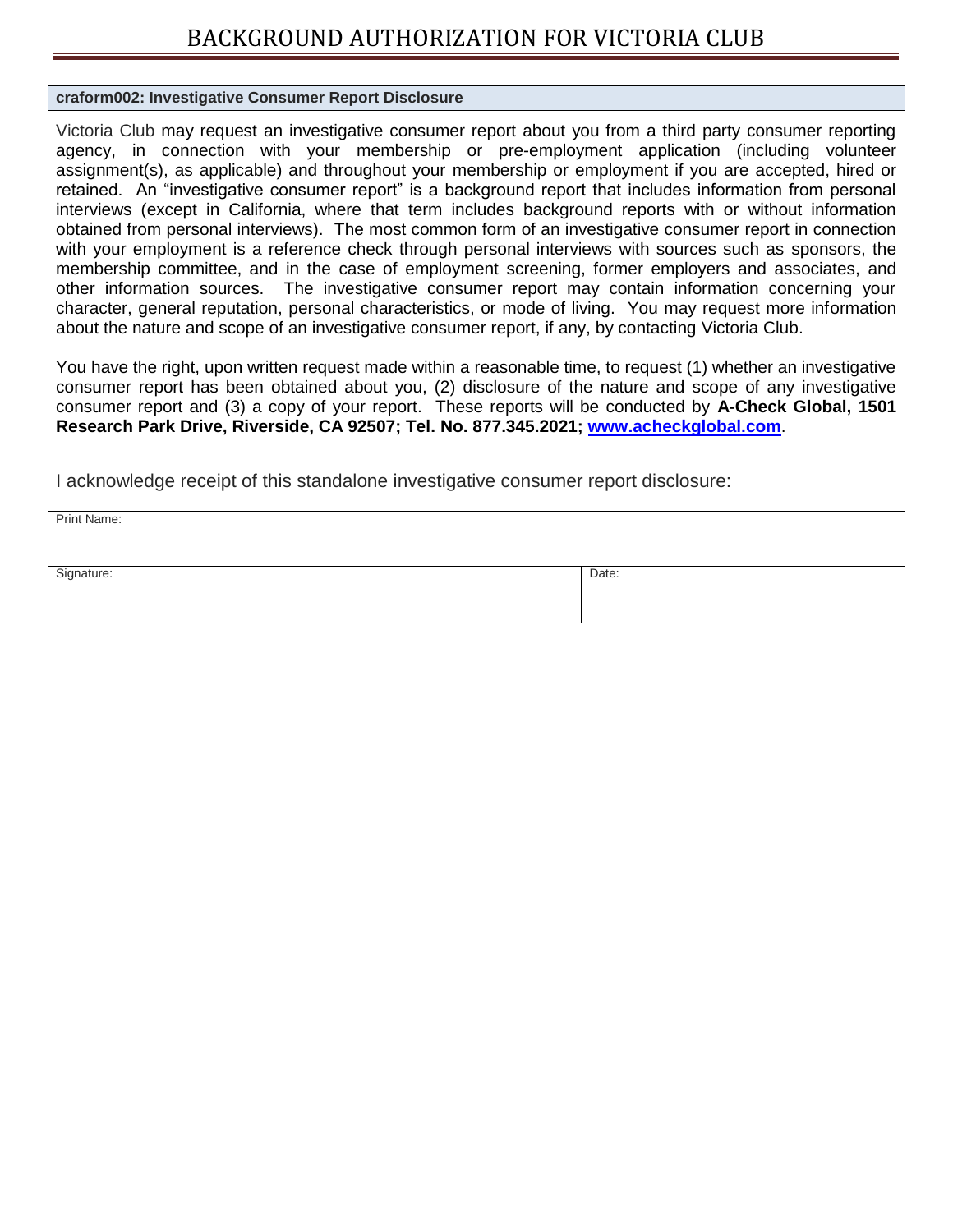### **craform003: Notice Regarding Background Checks Per California Law**

Victoria Club intends to obtain information about you for membership or employment screening purposes from a consumer reporting agency. Thus, you can expect to be the subject of "investigative consumer reports" for both membership and employment screening and "consumer credit reports" obtained for membership purposes (not employment unless otherwise previously disclosed). Such reports may include information about your character, general reputation, personal characteristics and mode of living. With respect to any investigative consumer report from an investigative consumer reporting agency ("ICRA"), Victoria Club may investigate the information contained in your membership or employment application and other background information about you, including but not limited to obtaining a criminal record report, verifying references, work history, your social security number, your educational achievements, licensure, and certifications, your driving record, and other information about you, and interviewing people who are knowledgeable about you. The results of this report may be used as a factor in making membership or employment decisions. The source of any investigative consumer report (as that term is defined under California law) will be **A-Check Global, 1501 Research Park Drive, Riverside, CA, 92507, 877-345-2021, www.acheckglobal.com.** Victoria Club agrees to provide you with a copy of an investigative consumer report when required to do so under California law.

Under California Civil Code section 1786.22, you are entitled to find out what is in the ICRA's file on you with proper identification, as follows:

- In person, by visual inspection of your file during normal business hours and on reasonable notice. You also may request a copy of the information in person. The ICRA may not charge you more than the actual copying costs for providing you with a copy of your file.
- A summary of all information contained in the ICRA's file on you that is required to be provided by the California Civil Code will be provided to you via telephone, if you have made a written request, with proper identification, for telephone disclosure, and the toll charge, if any, for the telephone call is prepaid by or charged directly to you.
- By requesting a copy be sent to a specified addressee by certified mail. ICRAs complying with requests for certified mailings shall not be liable for disclosures to third parties caused by mishandling of mail after such mailings leave the ICRAs.

"Proper Identification" includes documents such as a valid driver's license, social security account number, military identification card, and credit cards. Only if you cannot identify yourself with such information may the ICRA require additional information concerning your employment and personal or family history in order to verify your identity.

The ICRA will provide trained personnel to explain any information furnished to you and will provide a written explanation of any coded information contained in files maintained on you. This written explanation will be provided whenever a file is provided to you for visual inspection. You may be accompanied by one other person of your choosing, who must furnish reasonable identification. An ICRA may require you to furnish a written statement granting permission to the ICRA to discuss your file in such person's presence.

 Please check this box if you would like to receive a copy of an investigative consumer report or consumer credit report at no charge if one is obtained by the Company whenever you have a right to receive such a copy under California law.

I acknowledge receipt of this standalone investigative consumer report disclosure:

| Print Name: |       |
|-------------|-------|
| Signature:  | Date: |
|             |       |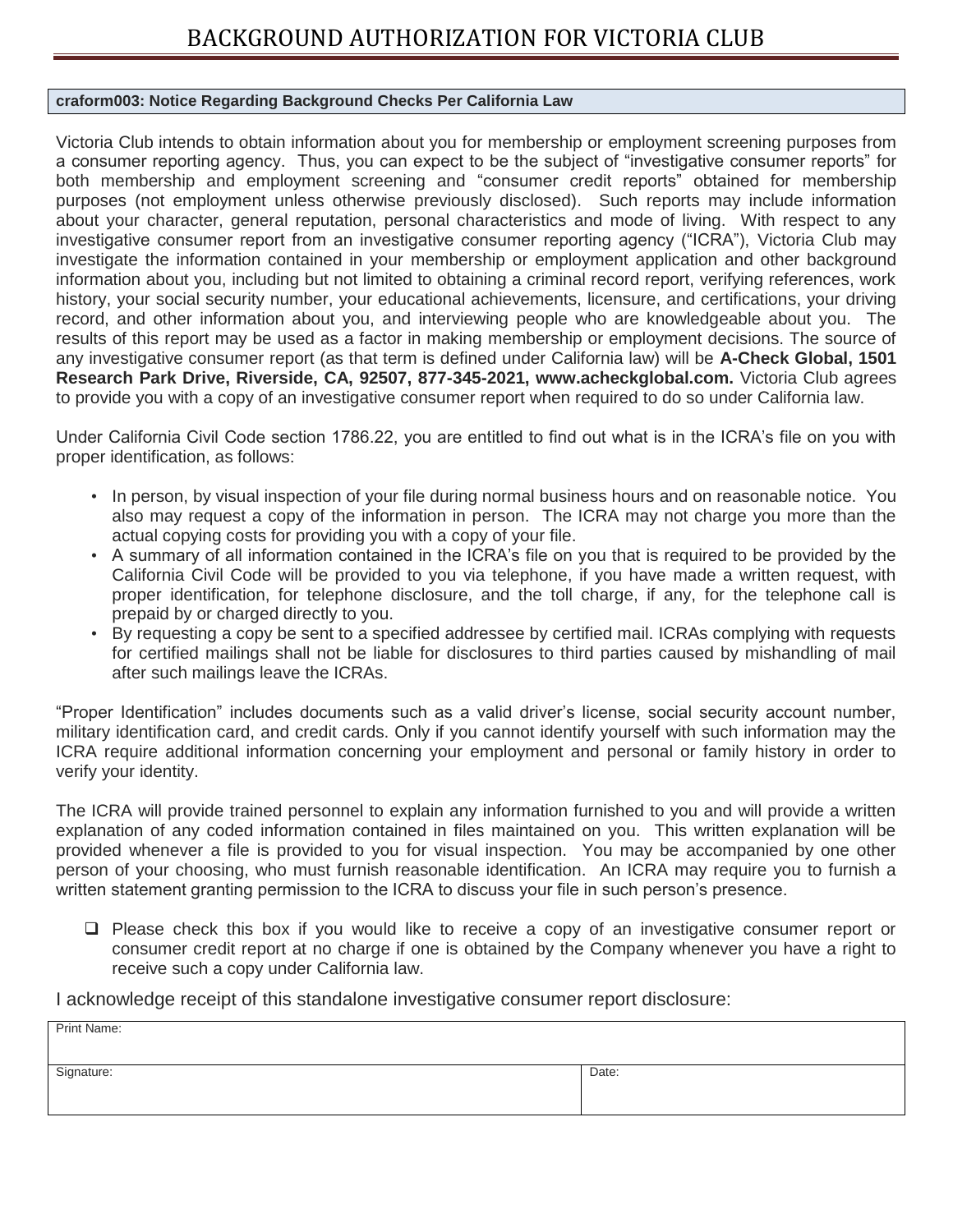#### **craform004: Consumer Credit Report Disclosure**

Victoria Club may request a credit "report" on you from a Consumer Reporting Agency at any time during the membership vetting process. For employment purposes, Victoria Club may request a credit "report" only for certain employment positions, which will be disclosed during the pre-employment process, during the employment application process and or during your employment with Victoria Club. Victoria Club will use such report(s) solely for membership vetting purposes. For employment purposes, e.g., to be considered for continued employment in your current position, as previously disclosed or assignment as an employee of Victoria Club, for reassignment to another position, and/or as a condition to any future reassignment, promotion, retention or rehiring.

Victoria Club does not request a FICO score. The credit report is a consumer report, which pursuant to Section 603 of the Fair Credit Reporting Act (FCRA) may include information regarding your "credit worthiness, credit standing, credit capacity, character, general reputation, personal characteristics, or mode of living." The scope of the credit history report may include information concerning your identity, past addresses, and Social Security Number – in some cases, for membership and for only certain employment positions some employment history information may be included. A credit report will only be processed in accordance with federal, state, or local statute or ordinance for procuring credit reports in the hiring process; all state required disclosures will follow on separate document.

I acknowledge receipt of this standalone consumer credit report disclosure:

| Print Name: |       |
|-------------|-------|
|             |       |
| Signature:  | Date: |
|             |       |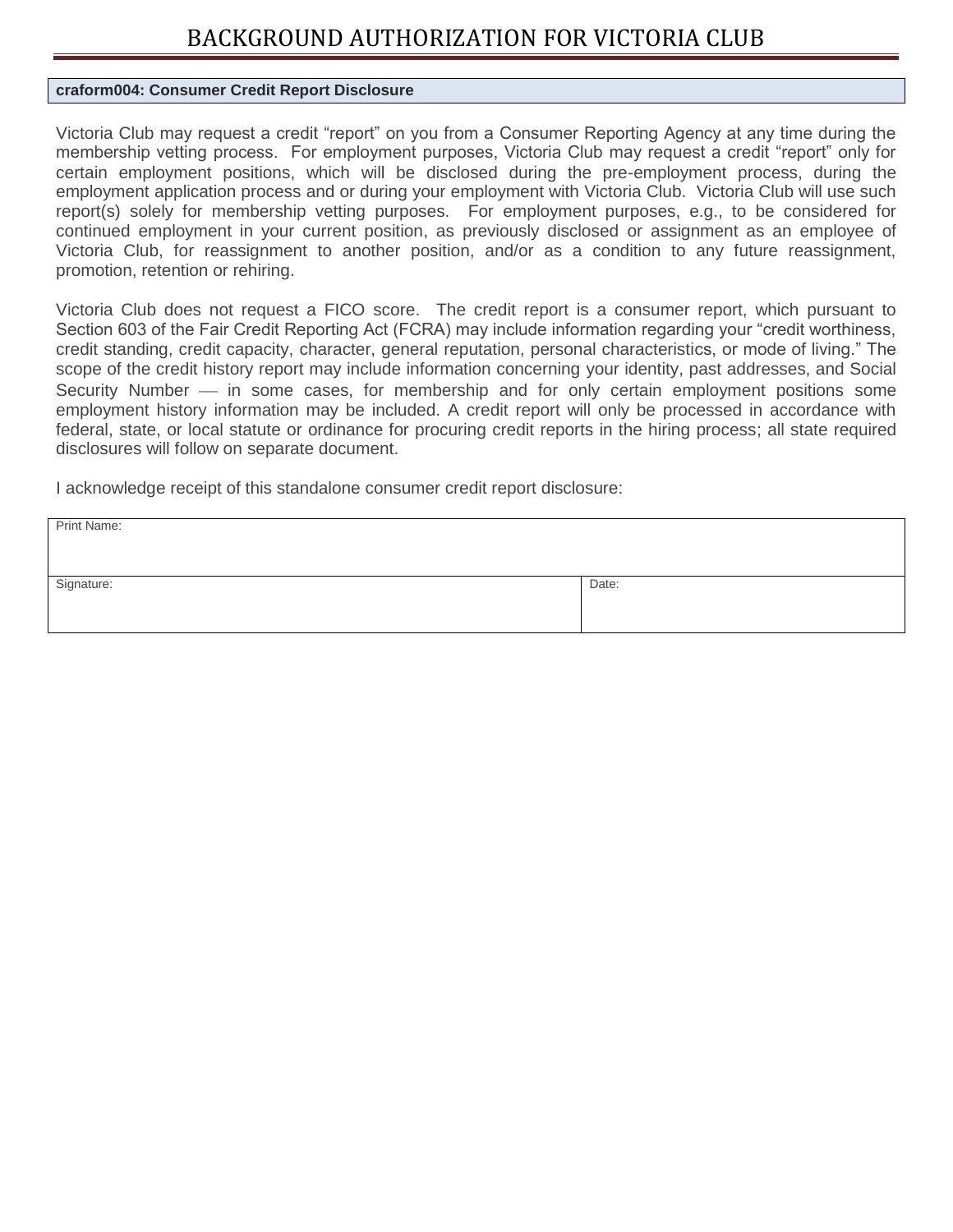**Instructions for Employment Applicants only:** You are receiving this form per California disclosure requirements. Victoria Club does not request a credit report for job applications nor does Victoria Club pull a credit report for most employees; if a credit report is requested for employment, the employment candidate will be notified and the appropriate box will be marked below.

#### **craform005 - State Required Notices required only for Obtaining a Credit Report for Hiring**

**Attention Applicants:** If you are a resident of any of the following state, please review the additional rights afforded to residents of that state when a credit report is requested for hiring consideration.

**For California Only:** Pursuant to California AB 22, employers are restricted in their use of credit reports for employment screening purposes. The following are the permissible purposes for obtaining a credit report in the applicant screening process, the purpose for accessing your credit report has been checked:

- A managerial position covered by the executive exemption set forth in subparagraph (1) of paragraph (A) of Section 1 of Wage Order 4 of the Industrial Welfare commission
- a position in the California Department of Justice.
- $\Box$  a sworn peace officer or other law enforcement position.
- $\Box$  a position for which credit information is required by law to be disclosed or obtained.
- a position that involves regular access (other than in connection with routine solicitation of credit card applications in a retail establishment) to people's bank or credit card account information, social security number, and date of birth.
- a position in which the employee would be a named signatory on the employer's bank or credit card account, authorized to transfer money on behalf of the employer, or authorized to enter into financial contracts on behalf of the employer.
- $\Box$  a position that involves regular access to cash totaling \$10,000 or more of the employer, a customer, or client during the workday. a position that involves access to confidential or proprietary information (defined as a legal "trade secret" under Civil Code
- 3426.1(d)).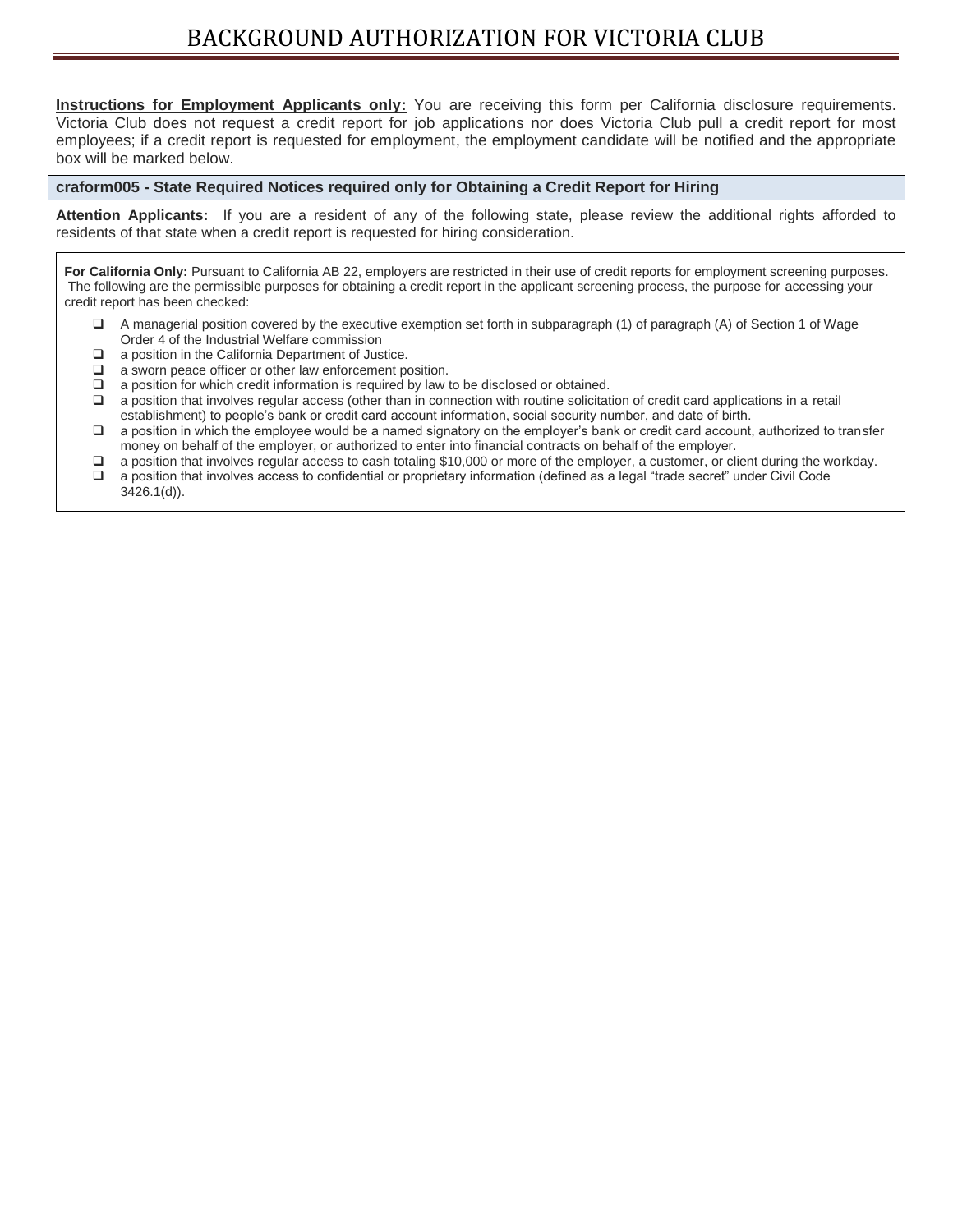#### **craform006 - Consumer Report Authorization**

I acknowledge receipt of the separate document entitled DISCLOSURE REGARDING BACKGROUND INVESTIGATION and A SUMMARY OF YOUR RIGHTS UNDER THE FAIR CREDIT REPORTING ACT and certify that I have read and understand both of those documents. I hereby authorize the obtaining of "consumer reports" and/or "investigative consumer reports" by Victoria Club at any time after receipt of this authorization and throughout my membership or employment, if applicable.

To this end, I hereby authorize, without reservation, any law enforcement agency, administrator, state or federal agency, institution, school or university (public or private), information service bureau, employer, or insurance company to furnish any and all background information requested by **A-Check Global, 1501 Research Park Drive, Riverside, CA, 92507, 877-345-2021, www.acheckglobal.com,** and/or Victoria Club itself. I agree that a facsimile ("fax"), electronic or photographic copy of this Authorization shall be as valid as the original.

#### **Authorizing Signature**

I certify that I have carefully read and understand each document presented to me including:

□ Please check box acknowledging receipt of standalone Disclosure Regarding Background Investigation.

Please check box acknowledging receipt of standalone Investigative Report Disclosure.

Please check box acknowledging receipt of my Notice Regarding Background Check per California Law.

Please check box acknowledging receipt of my Consumer Credit Report Disclosure.

The following is my true and complete legal name and all information is true and correct to the best of my knowledge:

Print Name:

| Signature: | Date: |
|------------|-------|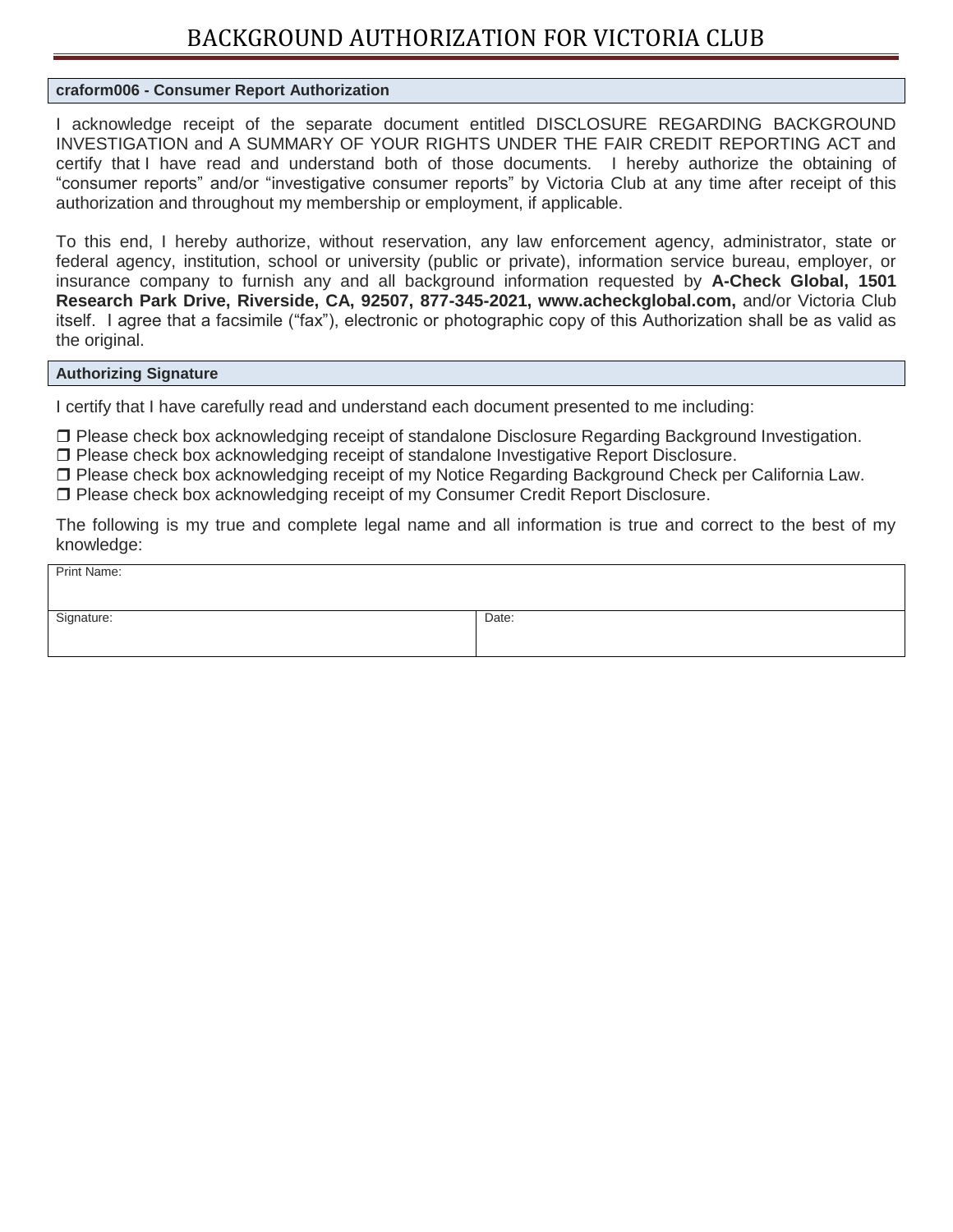### **craform007 - Request for Additional Personal Identifying Information**

**Attention:** The security of Your Personally Identifying Information is important to us therefore this form has been created as a standalone form to ensure it is not transmitted to any other entity during the screening process. *This information will be utilized for identification purposes only to expedite the background check process. All information requested will be held in strict confidence.*

#### **Please Print:**

| Cell Phone Number: | Alternate Phone Number: |
|--------------------|-------------------------|
| Email Address:     |                         |

| First Name:                          | Middle Name:             | Last Name: |                                  | All Other Names Used: |        |      |
|--------------------------------------|--------------------------|------------|----------------------------------|-----------------------|--------|------|
|                                      |                          |            |                                  |                       |        |      |
|                                      |                          |            |                                  |                       |        |      |
| <b>Present Street Address:</b>       |                          |            | City:                            |                       | State: | Zip: |
|                                      |                          |            |                                  |                       |        |      |
|                                      |                          |            |                                  |                       |        |      |
| Social Security Number:              |                          |            | Driver's License State & Number: |                       |        | DOB: |
|                                      |                          |            |                                  |                       |        |      |
| ٠                                    | $\overline{\phantom{a}}$ |            |                                  |                       |        |      |
| Former Street Address (Past 7 Years) |                          | City       | State                            | Zip                   | From:  | To:  |
|                                      |                          |            |                                  |                       |        |      |
|                                      |                          |            |                                  |                       |        |      |
| Former Street Address (Past 7 Years) |                          | City       | State                            | Zip                   | From:  | To:  |
|                                      |                          |            |                                  |                       |        |      |
|                                      |                          |            |                                  |                       |        |      |
|                                      |                          |            |                                  |                       |        |      |
| Former Street Address (Past 7 Years) |                          | City       | State                            | Zip                   | From:  | To:  |
|                                      |                          |            |                                  |                       |        |      |
|                                      |                          |            |                                  |                       |        |      |
| Former Street Address (Past 7 Years) |                          | City       | State                            | Zip                   | From:  | To:  |
|                                      |                          |            |                                  |                       |        |      |
|                                      |                          |            |                                  |                       |        |      |
|                                      |                          |            |                                  |                       |        |      |

| <b>Professional License:</b> | Type: | State: | Number <sup>®</sup> |
|------------------------------|-------|--------|---------------------|
|                              |       |        |                     |
|                              |       |        |                     |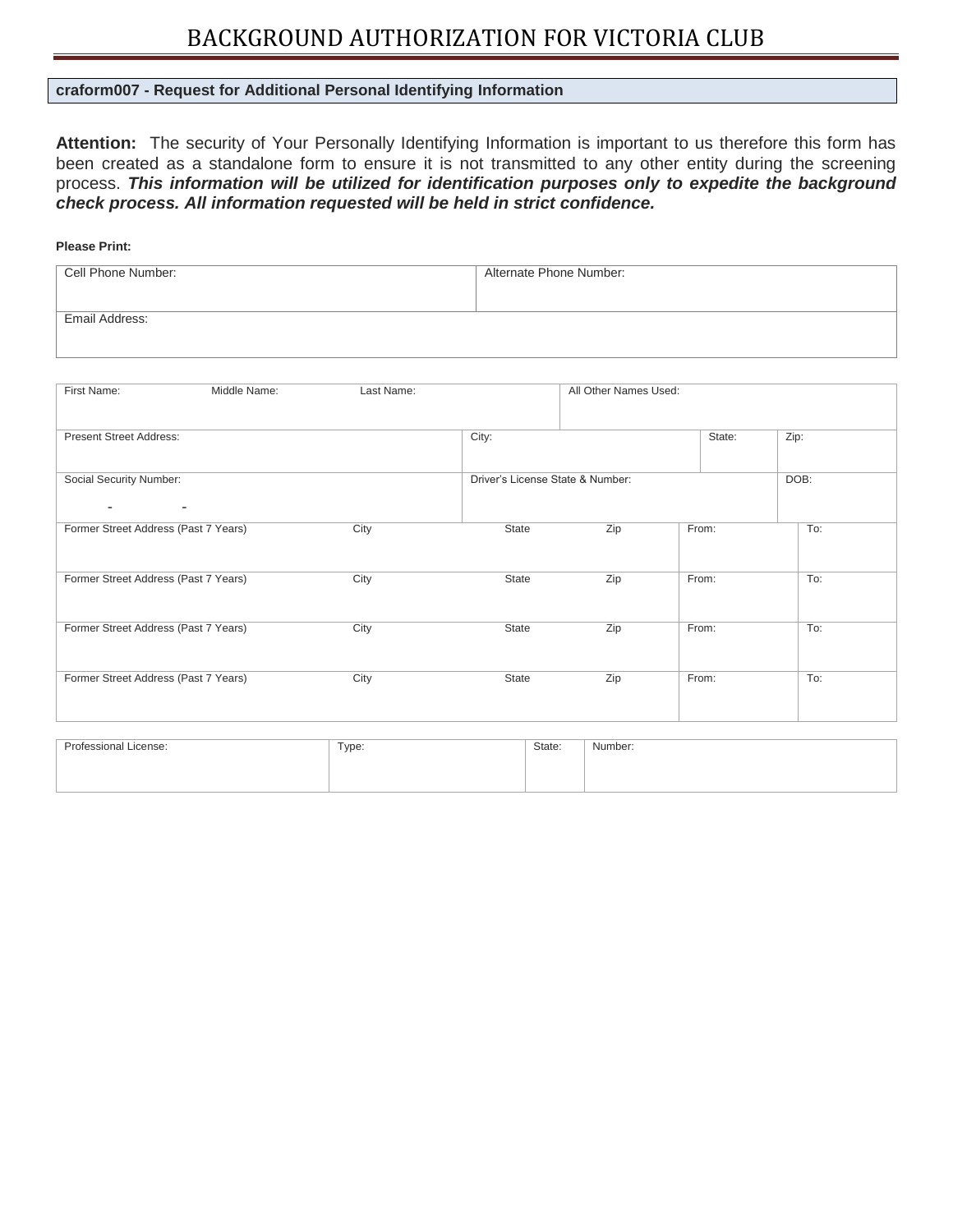### **craform008 - FCRA Summary of Rights**

*Para información en español, visite www.consumerfinance.gov/learnmore o escriba a la Consumer Financial Protection Bureau, 1700 G Street N.W., Washington, DC 20552.*

The federal Fair Credit Reporting Act (FCRA) promotes the accuracy, fairness, and privacy of information in the files of consumer reporting agencies. There are many types of consumer reporting agencies, including credit bureaus and specialty agencies (such as agencies that sell information about check writing histories, medical records, and rental history records). Here is a summary of your major rights under FCRA. **For more information, including information about additional rights, go to [www.consumerfinance.gov/learnmore](http://www.consumerfinance.gov/learnmore) or write to: Consumer Financial Protection Bureau, 1700 G Street N.W., Washington, DC 20552.**

- **You must be told if information in your file has been used against you.** Anyone who uses a credit report or another type of consumer report to deny your application for credit, insurance, or employment – or to take another adverse action against you – must tell you, and must give you the name, address, and phone number of the agency that provided the information.
- **You have the right to know what is in your file.** You may request and obtain all the information about you in the files of a consumer reporting agency (your "file disclosure"). You will be required to provide proper identification, which may include your Social Security number. In many cases, the disclosure will be free. You are entitled to a free file disclosure if:
	- $\circ$  a person has taken adverse action against you because of information in your credit report;
	- o you are the victim of identity theft and place a fraud alert in your file;
	- o your file contains inaccurate information as a result of fraud;
	- o you are on public assistance;
	- o you are unemployed but expect to apply for employment within 60 days.

In addition, all consumers are entitled to one free disclosure every 12 months upon request from each nationwide credit bureau and from nationwide specialty consumer reporting agencies. See [www.consumerfinance.gov/learnmore](http://www.consumerfinance.gov/learnmore) for additional information.

- **You have the right to ask for a credit score.** Credit scores are numerical summaries of your credit-worthiness based on information from credit bureaus. You may request a credit score from consumer reporting agencies that create scores or distribute scores used in residential real property loans, but you will have to pay for it. In some mortgage transactions, you will receive credit score information for free from the mortgage lender.
- **You have the right to dispute incomplete or inaccurate information.** If you identify information in your file that is incomplete or inaccurate, and report it to the consumer reporting agency, the agency must investigate unless your dispute is frivolous. See [www.consumerfinance.gov/learnmore](http://www.consumerfinance.gov/learnmore) for an explanation of dispute procedures.
- **Consumer reporting agencies must correct or delete inaccurate, incomplete, or unverifiable information.**  Inaccurate, incomplete, or unverifiable information must be removed or corrected, usually within 30 days. However, a consumer reporting agency may continue to report information it has verified as accurate.
- **Consumer reporting agencies may not report outdated negative information.** In most cases, a consumer reporting agency may not report negative information that is more than seven years old, or bankruptcies that are more than 10 years old.
- **Access to your file is limited.** A consumer reporting agency may provide information about you only to people with a valid need – usually to consider an application with a creditor, insurer, employer, landlord, or other business. The FCRA specifies those with a valid need for access.
- **You must give your consent for reports to be provided to employers.** A consumer reporting agency may not give out information about you to your employer, or a potential employer, without your written consent given to the employer. Written consent generally is not required in the trucking industry. For more information, go to [www.consumerfinance.gov/learnmore.](http://www.consumerfinance.gov/learnmore)
- **You may limit "prescreened" offers of credit and insurance you get based on information in your credit report.** Unsolicited "prescreened" offers for credit and insurance must include a toll-free phone number you can call if you choose to remove your name and address form the lists these offers are based on. You may opt out with the nationwide credit bureaus at 1-888-5-OPTOUT (1-888-567-8688).
- The following FCRA right applies with respect to nationwide consumer reporting agencies**:**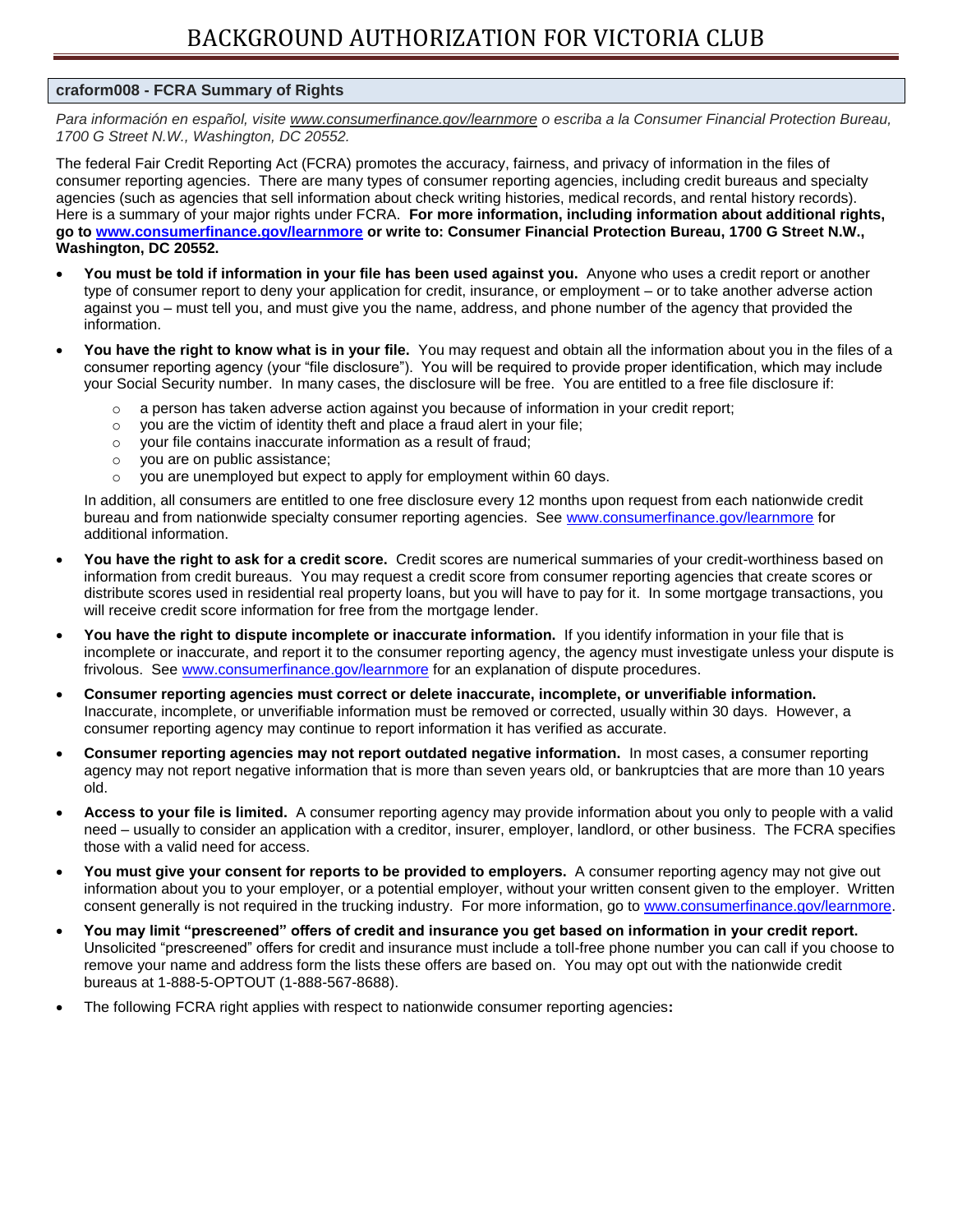## **CONSUMERS HAVE THE RIGHT TO OBTAIN A SECURITY FREEZE**

**You have a right to place a "security freeze" on your credit report, which will prohibit a consumer reporting agency from releasing information in your credit report without your express authorization.** The security freeze is designed to prevent credit, loans, and services from being approved in your name without your consent. However, you should be aware that using a security freeze to take control over who gets access to the personal and financial information in your credit report may delay, interfere with, or prohibit the timely approval of any subsequent request or application you make regarding a new loan, credit, mortgage, or any other account involving the extension of credit.

As an alternative to a security freeze, you have the right to place an initial or extended fraud alert on your credit file at no cost. An initial fraud alert is a 1-year alert that is placed on a consumer's credit file. Upon seeing a fraud alert display on a consumer's credit file, a business is required to take steps to verify the consumer's identity before extending new credit. If you are a victim of identity theft, you are entitled to an extended fraud alert, which is a fraud alert lasting 7 years.

A security freeze does not apply to a person or entity, or its affiliates, or collection agencies acting on behalf of the person or entity, with which you have an existing account that requests information in your credit report for the purposes of reviewing or collecting the account. Reviewing the account includes activities related to account maintenance, monitoring, credit line increases, and account upgrades and enhancements.

- **You may seek damages from violators.** If a consumer reporting agency, or, in some cases, a user of consumer reports or a furnisher of information to a consumer reporting agency violates the FCRA, you may be able to sue in state or federal court.
- **Identity theft victims and active duty military personnel have additional rights.** For more information, visit [www.consumerfinance.gov/learnmore.](http://www.consumerfinance.gov/learnmore)